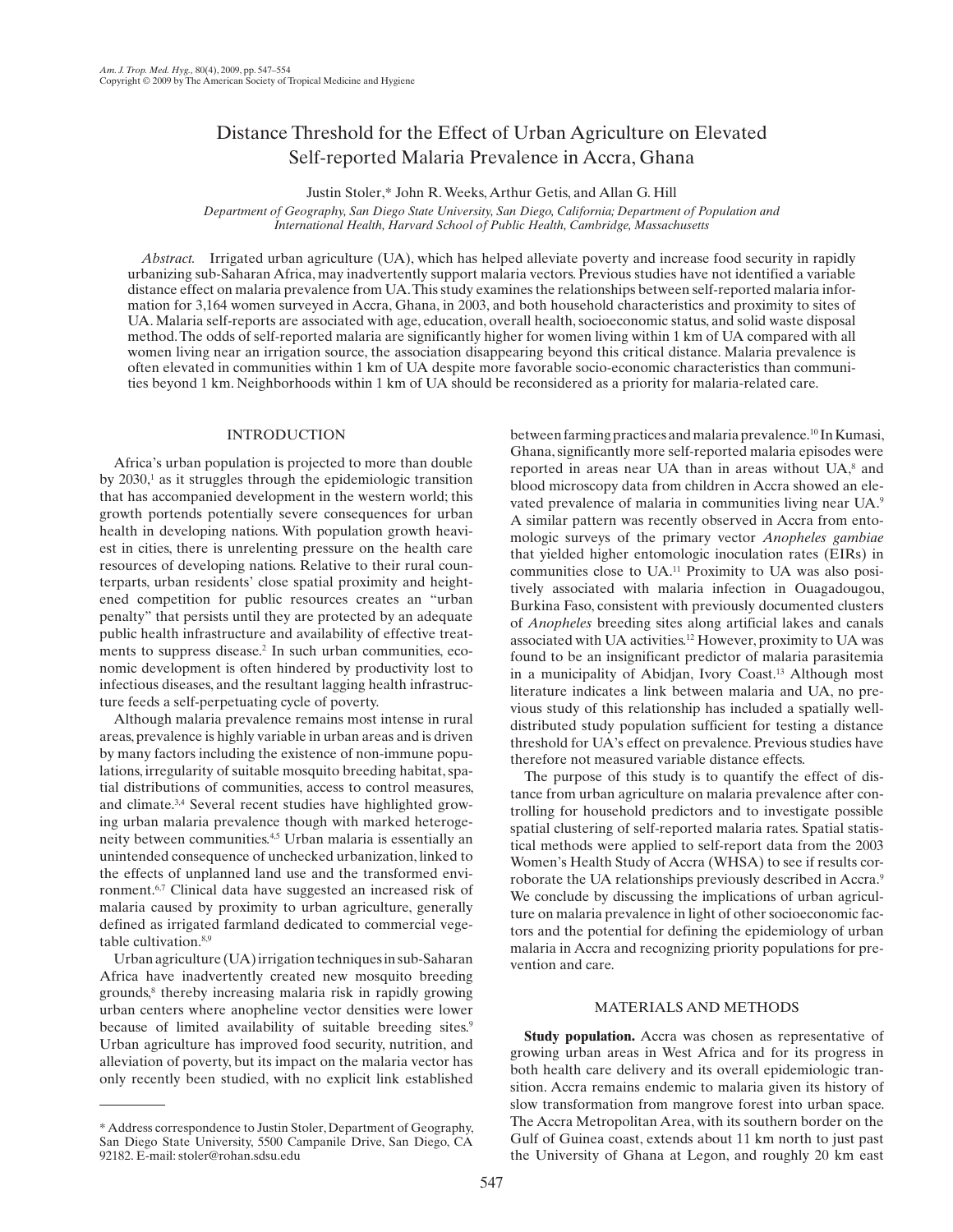to west. The metropolitan area contains 1.66 million people and 373,540 households, according to the March 2000 Accra census. Local governance of this population rests with the Metropolitan Accra Assembly, and it was deemed advantageous to work with a single administrative body in anticipation of interventions after the study.

**Study instrument.** The 2003 WHSA is a community-based cross-sectional population study conducted in Accra by the Harvard School of Public Health and associates at the University of Ghana. The WHSA is a comprehensive snapshot of health, disease, and related risk factors among a representative sample of women  $\geq 18$  years of age in the Accra Metropolitan Area, and designed with the intention of future longitudinal research.

The sampling methodology for the WHSA has been described previously.<sup>14–16</sup> Participants were selected through a two-stage cluster probability sample stratified by socioeconomic status (SES), as determined by the 2000 census. There are 1,731 occupied enumeration areas (EAs) in Accra, each containing an average of 959 people. Two hundred sample EAs were selected (Figure 1) with probability weights proportional to population size, and > 60,000 eligible women resident in these  $EAs \geq 18$  years of age were listed by name and address. Study women were selected according to the probability of being in 1 of 16 cells formed by the stratification of SES quartile by four age groups, with older women progressively oversampled. Sampling was equally distributed among these 16 cells, yielding 200 women in each and 3,200 in total. A total of 3,183 women completed an initial household survey (HHS), and 1,328 completed a comprehensive medical and laboratory examination (CMLE), although no tests for parasitemia were undertaken.

This study is based on information taken from the HHS. Questions related to malaria were modeled after the SF-36, and self-reports were solicited using a twelve-month window. The WHSA was not originally designed to provide detailed measures of infectious disease burdens, as malaria prevalence was not expected to be significant in Accra. Consequently, potentially confounding information such as travel histories, bed net use, and sleeping quarters were not collected. The publication of Klinkenberg and others<sup>9</sup> noting elevated malaria prevalence among children in UA-proximate communities prompted this research inquiry; self-reported malaria rates from the WHSA were subsequently found during exploratory analysis to be very high.

 **Data management.** All information was stored in a geographic information system, with cases at the household level



FIGURE 1. Map of Accra by enumeration area (EA), highlighting the 200 EAs sampled during the WHSA.

as well as aggregated by EA. The georeferenced EA map and attribute table for Accra, as well as the map of urban agriculture sites, were produced by the NICHD-funded project on Intra-Urban Health in Accra at San Diego State University (Dr. John Weeks, PI; Dr. Allan Hill, co-PI). The GIS layer of urban agriculture sites in Accra was digitized in ArcGIS 9 from a 2.4-m resolution Quickbird multispectral image of Accra (acquisition date April 12, 2002). Ground verification of urban agriculture training sites was performed in 2004, and sites were cross-checked with recently published maps of UA. 10

 **Analysis.** Data analysis was initiated on a subset of 3,164 women with valid responses to the malaria questions. Cases were dropped because of missing data during multivariate analysis for a final sample of 2,983. Logistic regression was used to evaluate bivariate relationships between household indicators and malaria self-reports, and a backward elimination method was used to determine a subset of aspatial household control measures before introducing the spatial variable.

Distance to urban agriculture was captured by a series of dummy variables that denoted inclusion or exclusion of a case for a given cumulative distance band from UA. Cumulative distance bands were created in ArcGIS 9 using 100-m buffers around the UA areas; the dummy variables denoted whether a woman lived within the 0- to 100-m band, the 0- to 200-m band, and so forth. Participant location was estimated by the centroid of the woman's EA, as exact locations were masked for privacy. Distance dummy variables were entered into a multivariate logistic regression model individually to see how the odds of self-reported malaria changed over distance from UA. To distinguish possible effects attributable to UA from those linked to any irrigation source that could harbor mosquito breeding, a spatial control was created by creating similar distance bands around the Odaw River and its tributaries, from which water is often channeled for UA irrigation (see Figure 2 for distance band schematic). The odds ratios (ORs) and confidence intervals (CIs) for self-reported malaria could thereby be compared for the two distributions: distance from UA and distance from the Odaw River system.  $\chi^2$  analysis was used to test for household variable differences between women living within and beyond a given distance from UA.

The Getis-Ord  $G_i^*$  statistic<sup>17</sup> was applied to study spatial clusters of self-reported malaria rates aggregated at the EA scale independently of a presumed source. EAs were again represented geographically by their centroids. To account for differing sample populations in each of the 200 EAs, the empirical Bayes global smoothing method was applied in ArcGIS 9 before performing spatial analysis. The  $G_i^*$  measure was calculated over multiple distances using the ROOKCASE add-in for Microsoft Excel.<sup>18</sup>

 **Institutional Review Board approval.** This study was approved by the Institution Review Board at San Diego State University, the Human Subjects Committee at Harvard School of Public Health, the Institutional Review Board at Noguchi Memorial Institute for Medical Research, University of Ghana, and data analysis by the Committee on Clinical Investigations at Beth Israel Deaconess Medical Center, Boston, MA.

### RESULTS

 **Household predictors of self-reported malaria.** Descriptive information about the study population is shown in Table 1,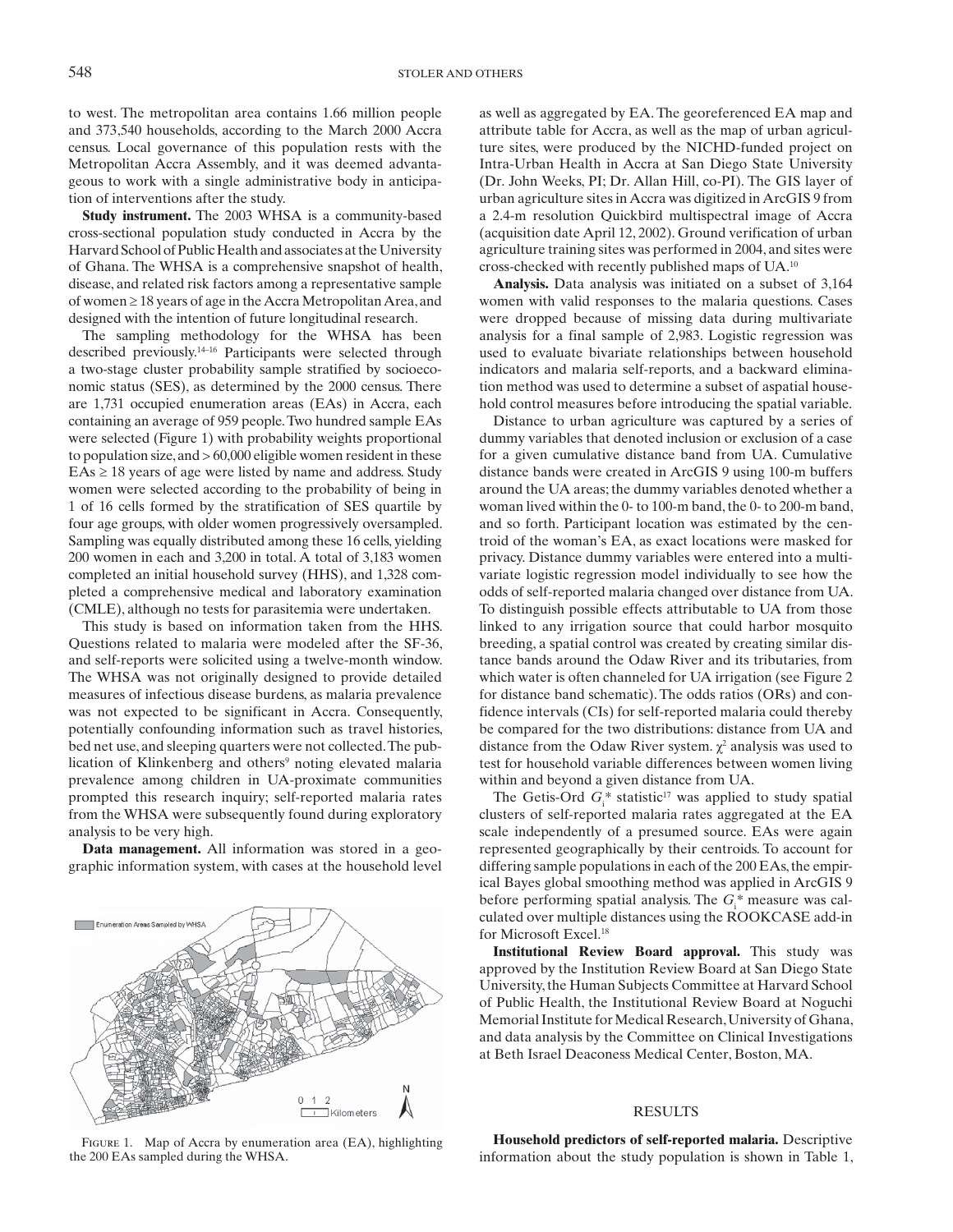

FIGURE 2. Distance bands depicted in 1,000-m intervals generated (**A**) from urban agriculture sites and (**B**) from the Odaw River and nearby waterways used to irrigate urban agriculture. Distance effects were analyzed using cumulative 100-m increments.

along with simple bivariate relationships between the household measures and self-reported malaria. Slightly more women sampled were from EAs with the lowest SES, whereas piped water access was fairly even (53% piped into the home, 47% not). Most women had access to their own toilet or a public toilet (32.2% and 36.5%, respectively), cooked with charcoal (64.8% versus 27.3% with gas), had access to a contained bathroom for bathing (70.9% versus 24.6% in an open cubicle), and had a refrigerator in the household (64.3%). Solid waste was most commonly disposed of at a public dump (72.7%) or through other informal means such as burning or open dumping (13.8%), rather than through collection service (13.6%), and 88.2% reported informal liquid waste removal (street, gutter, or around the compound), with only 11.8% reporting access to a sewage system; 22.6% reported no formal education, whereas only 7% achieved higher (post-secondary) education. Women were most likely to be ethnically Ga/Adangbe (37.5%), followed by Ewe (12.9%), Fante (11.2%), and Asante (9.7%). Age ranged from 18 to 100 years, with a mean of 38.8 years. When self-reporting overall health, only 12.8% reported excellent health, with most reporting very good (32.7%) or good (34.8%) and 19.7% reporting fair or poor.

 Taking each characteristic individually, women who selfreported malaria were generally more likely to be from an EA of lower SES, have poorer toilet access, lack a refrigerator in the household, and give a worse report of overall health. A backward elimination procedure that screened household characteristics with  $P < 0.10$  yielded a multivariate model with five characteristics: SES, method of solid waste disposal, education, self-reported overall health, and age (Table 2). Adjusting for other characteristics, women were more likely to self-report malaria if living in an EA of upper middle SES (OR = 1.49, 95% CI = 1.19–1.86, *P* < 0.001), lower middle SES (OR = 1.97, 95% CI = 1.57–2.48, *P* < 0.001), or low SES  $(OR = 1.42, 95\% \text{ CI} = 1.14 - 1.77, P = 0.002)$  relative to upper SES. Odds of a malaria self-report were also much higher for women that reported their overall health as very good ( $OR =$ 2.14, 95% CI = 1.65–2.78, *P* < 0.001), good (OR = 3.76, 95% CI  $= 2.89 - 4.90, P < 0.001$ , or fair or poor (OR = 6.48, 95% CI = 4.76–8.83, *P* < 0.001) compared with those with excellent overall health, and women were less likely to self-report malaria with every 10 years of age (OR =  $0.90, 95\%$  CI =  $0.85-0.94, P <$ 0.001). Counter to expectations, women were significantly less likely to self-report malaria if they used a public dump ( $OR =$ 0.73, 95% CI =  $0.58 - 0.92$ ,  $P = 0.008$ ) or other informal means of solid waste disposal (OR =  $0.61$ , 95% CI =  $0.45-0.81$ , *P* < 0.002) compared with those with a collection service and were less likely to self-report malaria with just a secondary education (OR =  $0.70$ , 95% CI =  $0.50$ -0.98,  $P = 0.045$ ), middle (OR = 0.72, 95% CI = 0.53–0.98, *P* = 0.048), primary (OR = 0.68, 95%  $CI = 0.47{\text -}0.97, P = 0.039$ , or no education (OR = 0.59, 95%)  $CI = 0.42{\text -}0.83, P = 0.003$  relative to those completing higher education.

 **Distance to urban agriculture.** ORs for self-reported malaria were studied for proximity to both UA and the local river system over distance alone and in the multivariate model described above with SES, method of solid waste disposal, education, self-reported overall health, and age. The household predictors did not exhibit any strong confounding of the relationship between distance band and self-reported malaria in either analysis. The distribution of ORs for self-reported malaria by distance, controlling for the five household predictors, are shown in Figure 3. The 95% CIs for the two distributions do not intersect until ~1 km, indicating that the odds of self-reported malaria are significantly higher for women living within 1 km of UA than those living within 1 km of the river system, but not beyond this threshold. The ORs for selfreported malaria ranged from 1.72 (95% CI =  $1.42-2.07$ ) to 4.96 (95% CI = 2.85–8.66) within 1 km of UA, and ranged from 0.69 (95% CI = 0.38–1.26) to 1.33 (95% CI = 1.05–1.68) within 1 km of the river system. The curves are smoother at higher distances because of the cumulative nature of the distance measure; the inclusion of additional centroids impacts the OR progressively less in higher cumulative distance bands.

 **Household differences by UA proximity.** Given the significance of 1 km as a threshold for higher likelihood of malaria self-reports, the women living within a 1-km buffer of UA sites were compared with those living beyond this buffer. Table 3 summarizes the household differences between women in these two zones. Women were more likely to be within 1 km of UA if they were upper middle SES (OR  $= 1.28, 95\%$  CI  $= 1.01 - 1.62$ , relative to upper SES, and were slightly older  $(OR = 1.05, 95\% \text{ CI} = 1.01 - 1.10 \text{ for every } 10 \text{ years of age}).$ Households were less likely to be within 1 km if they lacked piped water (OR =  $0.78$ , 95% CI =  $0.66-0.92$ ), a refrigerator  $(OR = 0.81, 95\% \text{ CI} = 0.68 - 0.97)$ , or a sewage system for liquid waste (OR =  $0.66, 95\%$  CI =  $0.52-0.84$ ). Households were also less likely to be within 1 km if they used a public dump (OR  $= 0.61, 95\% \text{ CI} = 0.49 - 0.77)$  or other informal means of solid waste disposal (OR =  $0.30,95\%$  CI =  $0.21-0.42$ ) compared with having a waste collection service. Women were less likely to be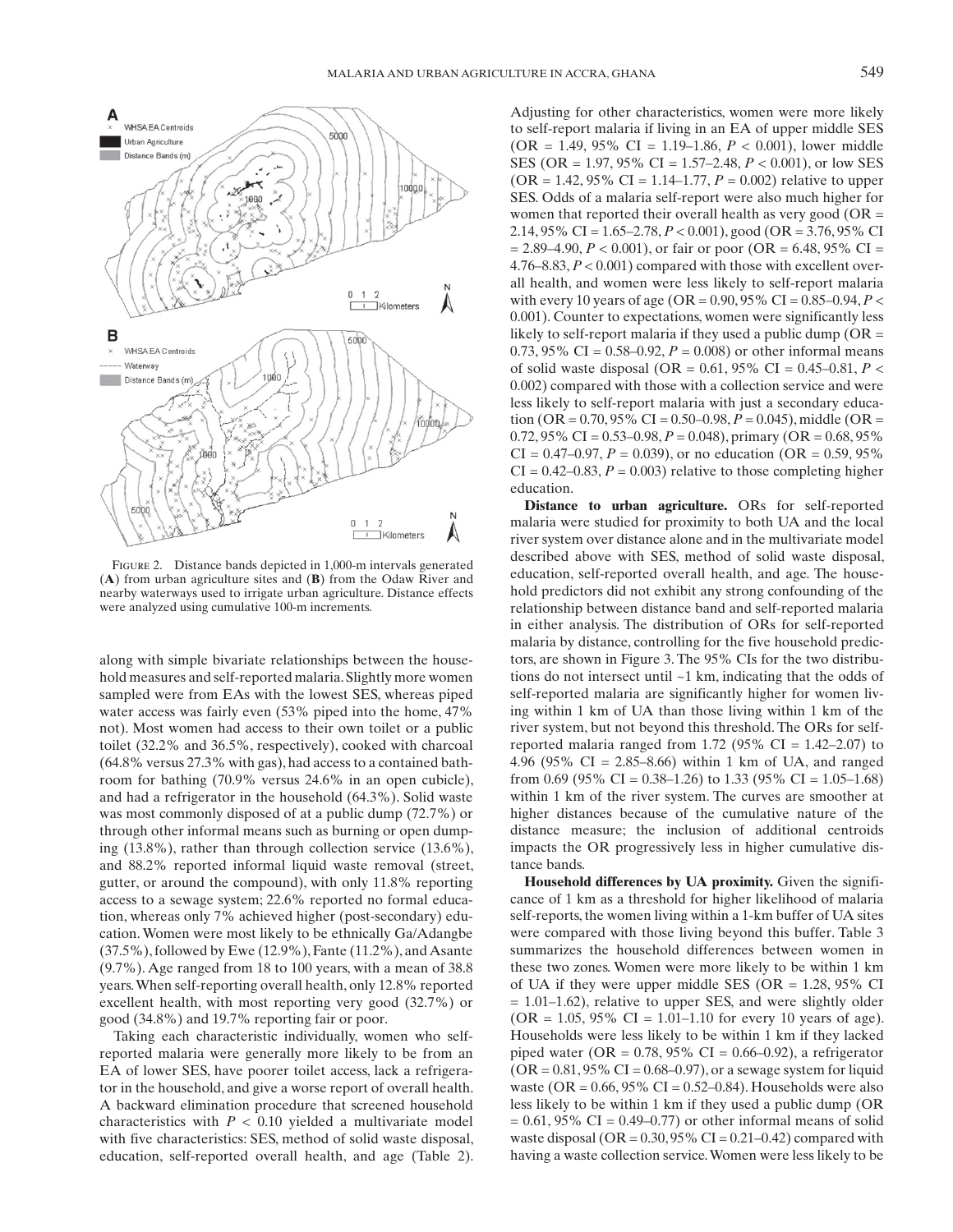TABLE 1

 Descriptive frequencies of select household characteristics from the Women's Health Study of Accra and bivariate associations between each indicator and self-reported malaria in logistic regression

| Characteristic                                  | Women            | Percent | $P^*$   | <b>OR</b> | 95% CI        |
|-------------------------------------------------|------------------|---------|---------|-----------|---------------|
| Socioeconomic status ( $N = 3,160$ )            |                  |         | < 0.001 |           |               |
| Upper quartile                                  | 712              | 22.5    |         | 1.00+     |               |
| Upper middle quartile                           | 740              | 23.4    |         | 1.35      | $1.10 - 1.66$ |
| Lower middle quartile                           | 740              | 23.4    |         | 1.84      | $1.49 - 2.27$ |
| Lowest quartile                                 | 968              | 30.6    |         | 1.30      | $1.07 - 1.57$ |
| Source of drinking water $(N = 3,159)$          |                  |         | 0.678   |           |               |
| Piped water in the home                         | 1.673            | 53.0    |         | 1.00      |               |
| No piped water in the home                      | 1,486            | 47.0    |         | 0.97      | $0.84 - 1.12$ |
| Type of toilet access ( $N = 3,063$ )           |                  |         | 0.027   |           |               |
| Water closet (WC)                               | 985              | 32.2    |         | 1.00      |               |
| Pit latrine                                     | 103              | 3.4     |         | 1.18      | $0.79 - 1.77$ |
| <b>KVIP</b>                                     | 528              | 17.2    |         | 1.17      | $0.95 - 1.45$ |
| Bucket or pan                                   | 330              | 10.8    |         | 1.40      | $1.09 - 1.80$ |
| Public toilet                                   | 1,117            | 36.5    |         | 1.28      | $1.08 - 1.52$ |
|                                                 |                  |         | 0.099   |           |               |
| Type of cooking fuel $(N = 3,162)$              |                  |         |         |           |               |
| Gas                                             | 862              | 27.3    |         | 1.00      |               |
| Charcoal                                        | 2,050            | 64.8    |         | 1.12      | $0.96 - 1.31$ |
| Other                                           | 250              | 7.9     |         | 0.87      | $0.66 - 1.16$ |
| Type of bathing facility ( $N = 3,160$ )        |                  |         | 0.101   |           |               |
| Bathroom                                        | 2,240            | 70.9    |         | 1.00      |               |
| Open cubicle                                    | 777              | 24.6    |         | 0.84      | $0.71 - 0.99$ |
| Other                                           | 143              | 4.5     |         | 1.02      | $0.72 - 1.45$ |
| Method of solid waste disposal $(N = 3,160)$    |                  |         | 0.065   |           |               |
| Collection service                              | 429              | 13.6    |         | 1.00      |               |
| Public dump                                     | 2,296            | 72.7    |         | 0.74      | $0.56 - 0.96$ |
| Other informal (burning, open dumping, etc.)    | 435              | 13.8    |         | 0.90      | $0.74 - 1.11$ |
| Method of liquid waste disposal $(N = 3,155)$   |                  |         | 0.157   |           |               |
| Sewage system                                   | 372              | 11.8    |         | 1.00      |               |
| Other informal (street, gutter, compound, etc.) | 2,783            | 88.2    |         | 1.17      | $0.94 - 1.45$ |
| Refrigerator ownership ( $N = 3,156$ )          |                  |         | 0.010   |           |               |
| Refrigerator owned within household             | 2,029            | 64.3    |         | 1.00      |               |
| Refrigerator not owned within household         | 1127             | 35.7    |         | 1.21      | $1.05 - 1.40$ |
| Education ( $N = 3,140$ )                       |                  |         | 0.343   |           |               |
| Higher                                          | 220              | 7.0     |         | 1.00      |               |
| Secondary/SSS                                   | 505              | 16.1    |         | 0.76      | $0.55 - 1.05$ |
| Middle/JSS                                      | 1.324            | 42.2    |         | 0.90      | $0.68 - 1.20$ |
| Primary                                         | 380              | 12.1    |         | 0.92      | $0.66 - 1.28$ |
| None                                            | 711              | 22.6    |         | 0.82      | $0.61 - 1.11$ |
| Ethnicity ( $N = 3,136$ )                       |                  |         | 0.206   |           |               |
| Ga/Adangbe                                      | 1,175            | 37.5    |         | 1.00      |               |
| Asante                                          | 303              | 9.7     |         | 1.25      | $0.97 - 1.62$ |
| Akwapim                                         | 178              | 5.7     |         | 0.90      | $0.66 - 1.24$ |
| Fante                                           | 351              | 11.2    |         | 0.82      | $0.64 - 1.04$ |
| Other Akan                                      | 261              | 8.3     |         | 1.01      | $0.77 - 1.32$ |
| Ewe                                             | 405              | 12.9    |         | 1.03      | $0.82 - 1.29$ |
|                                                 | 125              | 4.0     |         | 0.79      |               |
| Hausa                                           |                  |         |         |           | $0.55 - 1.14$ |
| Other                                           | 338              | 10.8    |         | 0.94      | $0.74 - 1.20$ |
| Overall health $(N = 3,164)$                    |                  |         | < 0.001 |           |               |
| Excellent                                       | 404              | 12.8    |         | 1.00      |               |
| Very good                                       | 1,035            | 32.7    |         | 1.93      | $1.51 - 2.47$ |
| Good                                            | 1,101            | 34.8    |         | 3.10      | $2.43 - 3.96$ |
| Fair or Poor                                    | 624              | 19.7    |         | 4.59      | $3.50 - 6.01$ |
| Age (10 years) $(N = 3,164)$                    | <b>Mean 38.8</b> | SE 0.32 | 0.863   | 1.00      | $0.97 - 1.04$ |

 $*P$  values from  $\chi^2$  test of differences between malaria self-report cases and non-cases across each characteristic.

† Referent category.

in the 1-km zone if relying on Kumasi ventilated improved pit (KVIP) access (OR =  $0.56, 95\%$  CI =  $0.43-0.74$ ) or a public toilet (OR =  $0.74$ , 95% CI =  $0.60$ – $0.91$ ), rather than private toilet access, but were more likely to be near UA if using a bucket or pan (OR = 1.33, 95% CI = 1.01–1.74). Women were less likely to live in the 1-km zone if they only attained a primary education (OR =  $0.57, 95\%$  CI =  $0.38-0.84$ ) or reported no education (OR =  $0.69, 95\%$  CI =  $0.49-0.98$ ), relative to those with higher education, or if they self-reported their overall health as very good (OR =  $0.44$ , 95% CI =  $0.34 - 0.58$ ) or good

 $(OR = 0.59, 95\% \text{ CI} = 0.45{\text -}0.75)$ , relative to those who reported excellent overall health. Regarding ethnicity, women were more likely living near UA if they were Asante  $(OR =$ 1.64, 95% CI = 1.21–2.23), other Akan (OR = 1.90, 95% CI = 1.39–2.60), Ewe (OR = 2.32, 95% CI = 1.79–3.02), Hausa (OR  $= 2.22, 95\% \text{ CI} = 1.47 - 3.35$ , or other ethnicity (OR  $= 2.42$ , 95% CI = 1.84–3.19), relative to Ga.

**Cluster analysis for EA rates .** Local cluster analysis was performed by applying the Getis-Ord  $G_i^*$  statistic to the smoothed self-report rates, represented by the geographic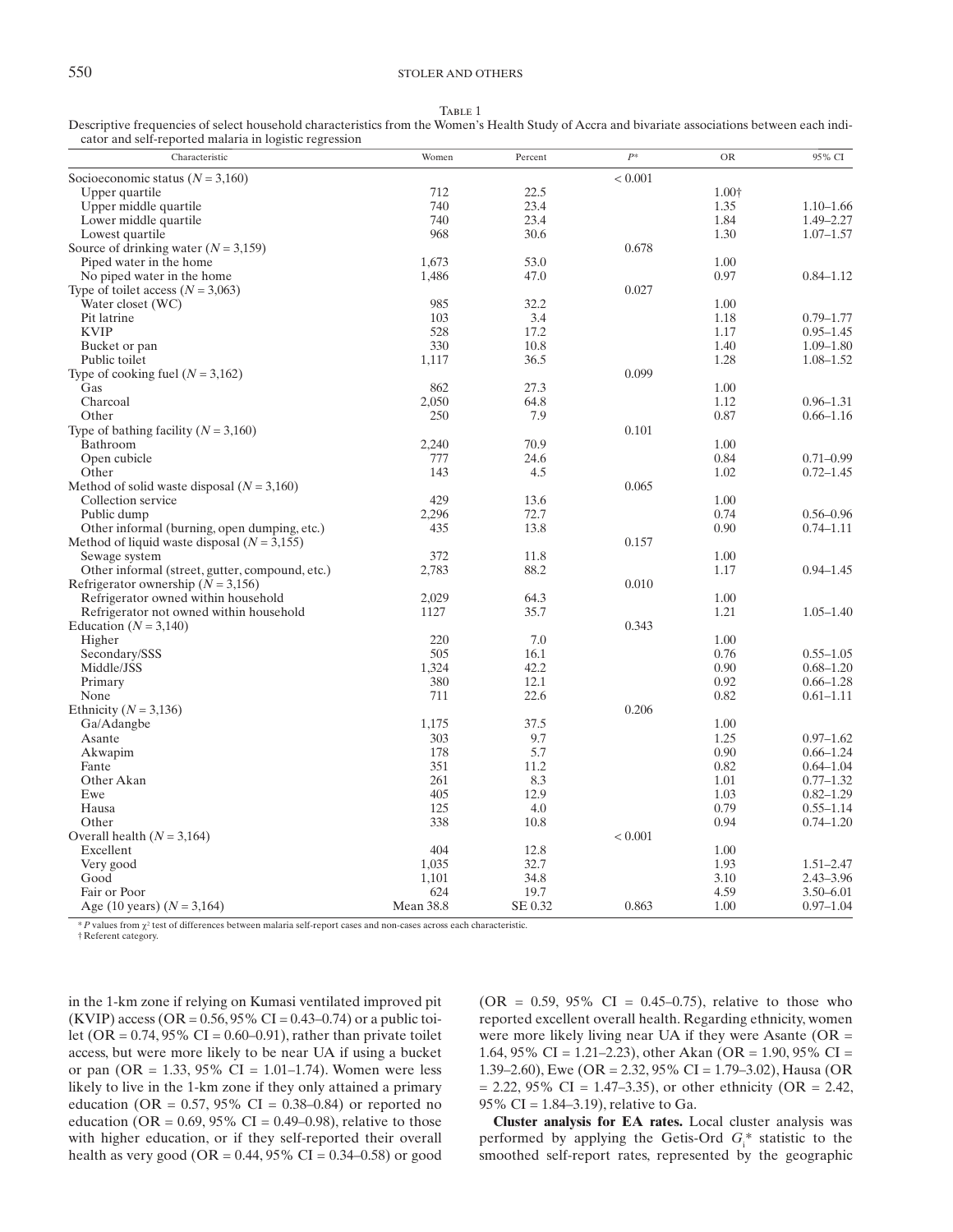| TABLE 2                                                                                                                                              |
|------------------------------------------------------------------------------------------------------------------------------------------------------|
| Stepwise logistic regression model of associations between household indicators and self-reported malaria ( $N = 2.983$ ) using backward elimination |
| and removal criteria of $P > 0.10$                                                                                                                   |

| Characteristic                               | $\beta$  | SE    | <b>OR</b> | 95% CI        | $\boldsymbol{P}$ |
|----------------------------------------------|----------|-------|-----------|---------------|------------------|
| Socioeconomic status                         |          |       |           |               | $< 0.001*$       |
| Upper quartile                               |          |       | 1.00†     |               |                  |
| Upper middle quartile                        | 0.397    | 0.114 | 1.49      | $1.19 - 1.86$ | < 0.001          |
| Lower middle quartile                        | 0.679    | 0.118 | 1.97      | $1.57 - 2.48$ | < 0.001          |
| Lowest quartile                              | 0.348    | 0.112 | 1.42      | 1.14-1.77     | 0.002            |
| Method of solid waste disposal               |          |       |           |               | $0.003*$         |
| Collection service                           |          |       | 1.00      |               |                  |
| Public dump                                  | $-0.311$ | 0.118 | 0.73      | $0.58 - 0.92$ | 0.008            |
| Other informal (burning, open dumping, etc.) | $-0.503$ | 0.152 | 0.61      | $0.45 - 0.81$ | < 0.001          |
| Education                                    |          |       |           |               | $0.046*$         |
| Higher                                       |          |       | 1.00      |               |                  |
| Secondary/SSS                                | $-0.357$ | 0.173 | 0.70      | $0.50 - 0.98$ | 0.045            |
| Middle/JSS                                   | $-0.328$ | 0.158 | 0.72      | $0.53 - 0.98$ | 0.048            |
| Primary                                      | $-0.392$ | 0.186 | 0.68      | $0.47 - 0.97$ | 0.039            |
| None                                         | $-0.533$ | 0.176 | 0.59      | $0.42 - 0.83$ | 0.003            |
| Overall health                               |          |       |           |               | $< 0.001*$       |
| Excellent                                    |          |       | 1.00      |               |                  |
| Very good                                    | 0.761    | 0.133 | 2.14      | $1.65 - 2.78$ | < 0.001          |
| Good                                         | 1.325    | 0.135 | 3.76      | 2.89-4.90     | < 0.001          |
| Fair or Poor                                 | 1.869    | 0.158 | 6.48      | $4.76 - 8.83$ | < 0.001          |
| Age (10 years)                               | $-0.011$ | 0.003 | 0.90      | $0.85 - 0.94$ | $< 0.001*$       |

values from Type III analysis of overall effects. † Referent category.

centroid of each EA. The  $G_i^*$  was explored at multiple distances to determine a search distance that maximizes local clustering.<sup>19</sup> The  $G_i^*$  statistic showed a critical distance of 1,500 m to maximize clustering, and the results are mapped in Figure 4. There are notably more centroids that are members of significant clusters (24 of 200) than would be expected by chance at the 95% level of significance. Clusters of high self-report rates exist within the 1-km buffer of UA, supporting the hypothesis that UA influences self-reported malaria. A second cluster of high rates near the northwestern Accra localities of Abeka, Apenkwa, and Kwashieman suggests other factors that are more salient in these communities. Three clusters of low rates occur outside or on the fringe of the 1-km UA buffer. The clusters of both high and low rates seem spatially



FIGURE 3. Distribution of odds ratios for self-reported malaria by cumulative distance band from UA sites (exposure of interest) and from river system used to irrigate UA (spatial control).

distinct, indicative of the high degree of spatial heterogeneity seen in other studies of Accra.<sup>20</sup>

## DISCUSSION

This analysis of proximity to UA, controlling for household characteristics, suggests that there is an elevated prevalence of self-reported malaria within 1 km of these sites. A 1-km threshold has previously been noted elsewhere in sub-Saharan Africa as an approximate flight range for female anopheline mosquitoes seeking a blood meal.<sup>21-24</sup> Although household locations were approximated by the centroid of its encompassing EA, the spatial decay of self-report rates beyond 1 km was strong, and the city-wide pattern of elevated self-reports within that range indicates an important health disparity. A recent study showed a similar pattern using entomologic indicators as a proxy for malaria in Accra,<sup>11</sup> consistent with prior epidemiologic findings,<sup>9</sup> but was not designed to test for a distance threshold effect. This study tested self-report rates over multiple distances and explicitly controlled for other major irrigation sources that influence mosquito activity.

 The poor and disadvantaged are generally associated with shouldering the most severe burdens of disease and lost productivity<sup>5,25</sup>; however, the women living near UA sites showed many socioeconomic advantages over women throughout the rest of Accra. Households within 1 km of UA were more likely to have piped water, garbage collection, refrigerators, and sewage system access, and the women were generally better educated with better self-reported overall health, although some characteristics were not as easily interpreted (SES, toilet access, ethnicity). However, these counterintuitive differences befit the context of lower-density vegetated areas where neighborhoods are, on average, less likely to be part of an urban slum. It is also likely that the benefits of UA, in terms of improved income and nutrition, play a role in household differences. Given these amenities associated with UA-area households, the data suggest that the effect of higher mosquito densities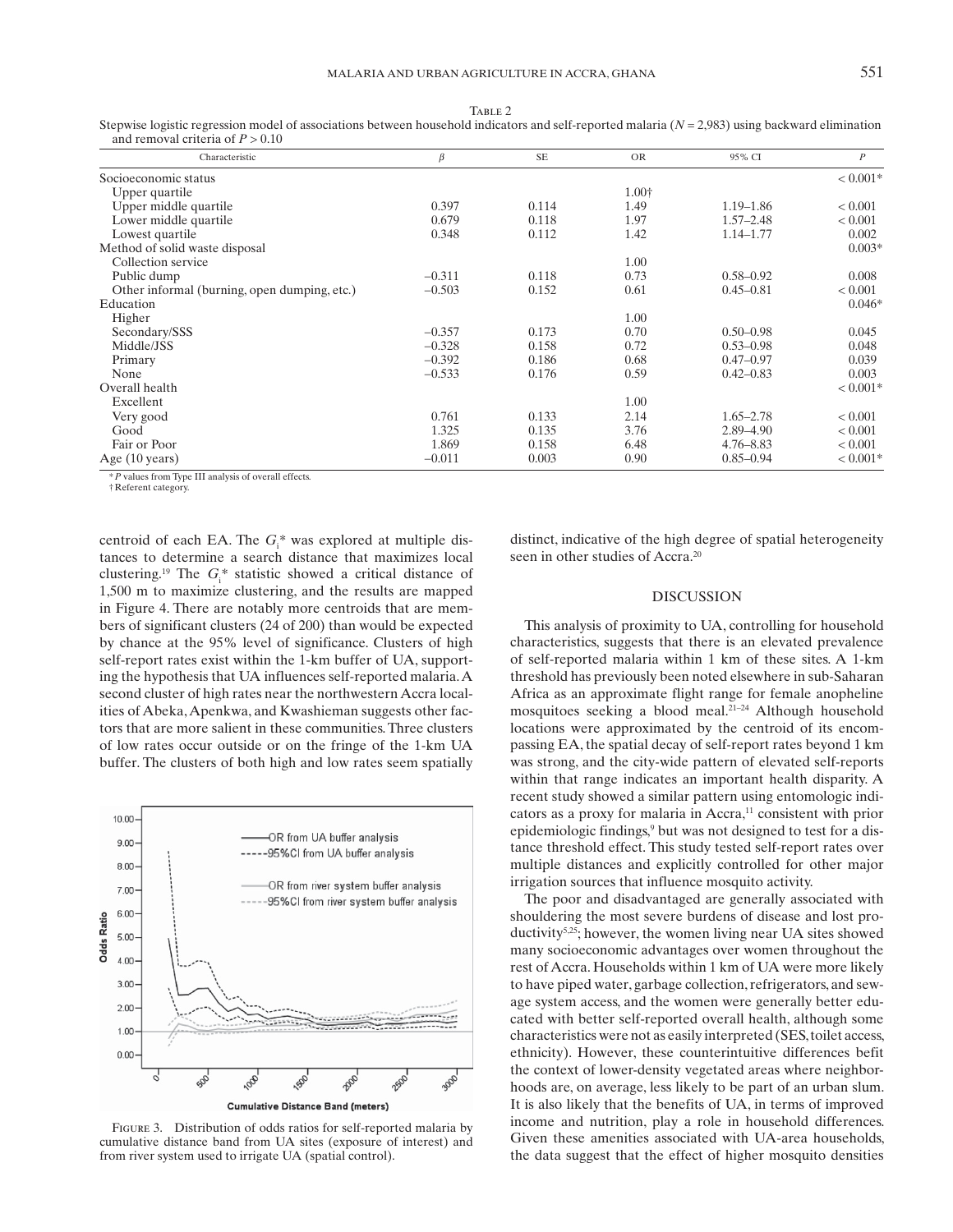## 552 STOLER AND OTHERS

TABLE 3

Descriptive frequencies of select household indicators stratified by location (within or beyond 1 km of UA) and bivariate associations with odds ratios for being within the 1-km zone

|                                                      | Within 1 km    |           |          | Beyond 1 km |                |       |               |
|------------------------------------------------------|----------------|-----------|----------|-------------|----------------|-------|---------------|
| Characteristic                                       | $\cal N$       | Percent   | $\cal N$ | Percent     | $\cal P^*$     | OR    | 95% CI        |
| Socioeconomic status ( $N = 3,160$ )                 |                |           |          |             | < 0.001        |       |               |
| Upper quartile                                       | 156            | 21.8      | 556      | 22.7        |                | 1.00+ |               |
| Upper middle quartile                                | 195            | 27.3      | 545      | 22.3        |                | 1.28  | $1.01 - 1.62$ |
| Lower middle quartile                                | 185            | 25.9      | 555      | 22.7        |                | 1.19  | $0.93 - 1.52$ |
| Lowest quartile                                      | 179            | 25.0      | 789      | 32.3        |                | 0.81  | $0.64 - 1.03$ |
| Source of drinking water $(N = 3,159)$               |                |           |          |             | 0.003          |       |               |
| Piped water in the home                              | 413            | 57.8      | 1260     | 51.5        |                | 1.00  |               |
| No piped water in the home.                          | 301            | 42.2      | 1185     | 48.5        |                | 0.78  | $0.66 - 0.92$ |
| Type of toilet access ( $N = 3,063$ )                |                |           |          |             | < 0.001        |       |               |
| Water closet (WC)                                    | 256            | 36.7      | 729      | 30.8        |                | 1.00  |               |
| Pit latrine                                          | 20             | 2.9       | 83       | 3.5         |                | 0.69  | $0.41 - 1.14$ |
| <b>KVIP</b>                                          | 87             | 12.5      | 441      | 18.7        |                | 0.56  | $0.43 - 0.74$ |
| Bucket or pan                                        | 105            | 15.0      | 225      | 9.5         |                | 1.33  | $1.01 - 1.74$ |
| Public toilet                                        | 230            | 33.0      | 887      | 37.5        |                | 0.74  | $0.60 - 0.91$ |
| Type of cooking fuel $(N = 3,162)$                   |                |           |          |             | 0.922          |       |               |
| Gas                                                  | 194            | 27.2      | 668      | 27.3        |                | 1.00  |               |
| Charcoal                                             | 461            | 64.6      | 1589     | 64.9        |                | 1.00  | $0.83 - 1.21$ |
| Other                                                | 59             | 8.3       | 191      | 7.8         |                | 1.06  | $0.76 - 1.48$ |
|                                                      |                |           |          |             | ${}_{< 0.001}$ |       |               |
| Type of bathing facility ( $N = 3,160$ )<br>Bathroom | 519            | 72.7      | 1721     | 70.4        |                | 1.00  |               |
|                                                      | 191            |           | 586      |             |                | 1.08  | $0.89 - 1.31$ |
| Open cubicle                                         | $\overline{4}$ | 26.8      |          | 24.0        |                |       |               |
| Other                                                |                | 0.6       | 139      | 5.7         |                | 0.09  | $0.04 - 0.26$ |
| Method of solid waste disposal $(N = 3,160)$         |                |           |          |             | < 0.001        |       |               |
| Collection service                                   | 139            | 19.5      | 290      | 11.9        |                | 1.00  |               |
| Public dump                                          | 521            | 73.0      | 1775     | 72.6        |                | 0.61  | $0.49 - 0.77$ |
| Other informal (burning, open dumping, etc.)         | 54             | 7.6       | 381      | 15.6        |                | 0.30  | $0.21 - 0.42$ |
| Method of liquid waste disposal $(N = 3,155)$        |                |           |          |             | < 0.001        |       |               |
| Sewage system                                        | 110            | 15.4      | 262      | 10.7        |                | 1.00  |               |
| Other informal (street, gutter, compound, etc.)      | 603            | 84.6      | 2180     | 89.3        |                | 0.66  | $0.52 - 0.84$ |
| Refrigerator ownership ( $N = 3,156$ )               |                |           |          |             | 0.021          |       |               |
| Refrigerator owned within household                  | 485            | 67.9      | 1544     | 63.2        |                | 1.00  |               |
| Refrigerator not owned within household              | 229            | 32.1      | 898      | 36.8        |                | 0.81  | $0.68 - 0.97$ |
| Education ( $N = 3,140$ )                            |                |           |          |             | 0.042          |       |               |
| Higher                                               | 62             | 8.7       | 158      | 6.5         |                | 1.00  |               |
| Secondary/SSS                                        | 112            | 15.8      | 393      | 16.2        |                | 0.73  | $0.51 - 1.04$ |
| Middle/JSS                                           | 315            | 44.4      | 1009     | 41.5        |                | 0.80  | $0.58 - 1.10$ |
| Primary                                              | 69             | 9.7       | 311      | 12.8        |                | 0.57  | $0.38 - 0.84$ |
| None                                                 | 152            | 21.4      | 559      | 23.0        |                | 0.69  | $0.49 - 0.98$ |
| Ethnicity ( $N = 3,136$ )                            |                |           |          |             | < 0.001        |       |               |
| Ga/Adangbe                                           | 193            | 27.4      | 982      | 40.4        |                | 1.00  |               |
| Asante                                               | 74             | 10.5      | 229      | 9.4         |                | 1.64  | $1.21 - 2.23$ |
| Akwapim                                              | 39             | 5.5       | 139      | 5.7         |                | 1.43  | $0.97 - 2.10$ |
| Fante                                                | 53             | 7.5       | 298      | 12.3        |                | 0.91  | $0.65 - 1.26$ |
| Other Akan                                           | 71             | 10.1      | 190      | 7.8         |                | 1.90  | $1.39 - 2.60$ |
| Ewe                                                  | 127            | 18.0      | 278      | 11.4        |                | 2.32  | $1.79 - 3.02$ |
| Hausa                                                | 38             | 5.4       | 87       | 3.6         |                | 2.22  | $1.47 - 3.35$ |
| Other                                                | 109            | 15.5      | 229      | 9.4         |                | 2.42  | 1.84-3.19     |
| Overall health $(N = 3,164)$                         |                |           |          |             | < 0.001        |       |               |
| Excellent                                            | 129            | 18.0      | 275      | 11.2        |                | 1.00  |               |
| Very good                                            | 178            | 24.9      | 857      | 35.0        |                | 0.44  | $0.34 - 0.58$ |
| Good                                                 | 237            | 33.2      | 864      | 35.3        |                | 0.59  | $0.45 - 0.75$ |
| Fair or Poor                                         | 171            | 23.9      | 453      | 18.5        |                | 0.81  | $0.61 - 1.05$ |
| Age (10 years) $(N = 3,164)$                         | 715            | mean 40.1 | 2442     | mean 38.5   | 0.031          | 1.05  | $1.01 - 1.10$ |
|                                                      |                | SE 0.67   |          | SE 0.36     |                |       |               |

 $*P$  values from  $\chi^2$  test of differences between cases within and beyond 1 km from UA across each characteristic. † Referent category.

driven by UA may be strong enough to overcome these socioeconomic advantages and augment the malaria burden. Although the large sample size showed several small effects among women living near UA, a bigger picture looms: should future UA activities expand to areas that border upon poorer neighborhoods, the burden may be that much more severe.

 The need for a wider spatial distribution of sites in assessing the influence of UA was previously noted,<sup>8</sup> and we have enabled that view through examining rates of 200 randomly selected EAs throughout Accra. A pattern emerged where the EAs that were members of clusters of higher rates tended to be nearer to UA, with the converse observed for clusters of low rates. This is consistent with the individual analysis and an underlying spatial process. The members of the high rate significant clusters are spatially grouped both within and outside of the 1-km zone around UA (Figure 4). In one group, 6 of the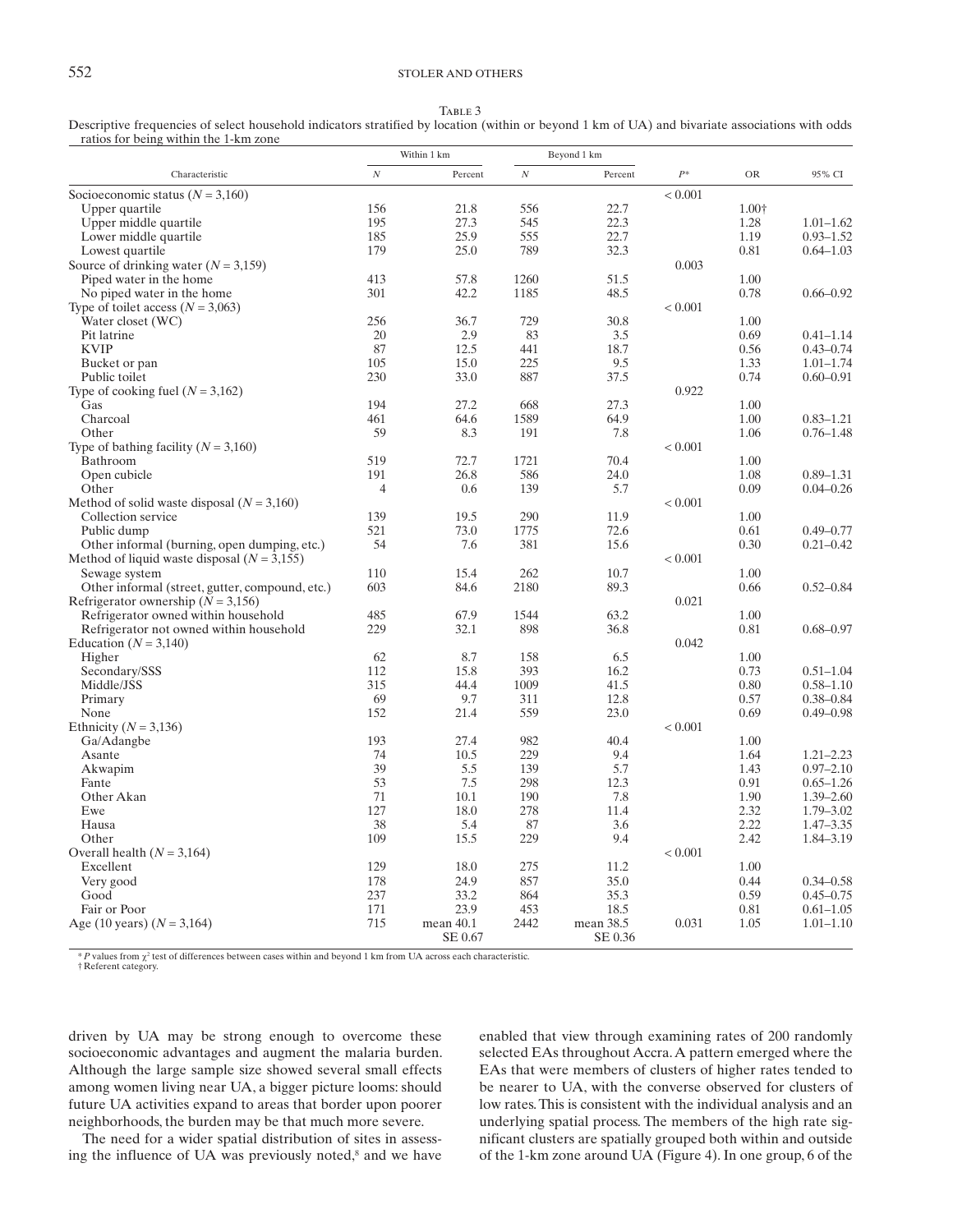

FIGURE 4. Clusters of high and low self-reported malaria rates by EA observed using the Getis-Ord  $G_i^*$  statistic.

12 high rate centers are within this buffer; the very small likelihood of that outcome suggests a strong association of malaria with UA. The cluster centers outside of the 1-km zone indicate that some other factor(s) may be responsible for the elevated malaria rates in the northwest part of Accra. Such heterogeneity has been noted previously. The complexity of Accra is highlighted in a comparison study of malaria and anemia between Accra and Kumasi, which found that malaria prevalence fluctuated wildly within the cities.<sup>26</sup> It has also been reported that, contrary to expectations, water and sanitation quality generally had no effect on health levels in Accra, probably because of the haphazard way that the city's infrastructure had developed in the absence of disciplined urban planning.<sup>20</sup> Given epidemiologic patterns that differ from rural environments, urban malaria control should target specific locations based on known risk factors. This work underscores Accra's spatial complexity and beckons additional research questions regarding the control of urban malaria through neutralizing behaviors at a local level.

This study was limited by several factors, such as the lack of a malaria-specific questionnaire that gauged prevalence of protective behaviors and known risk factors such as travel to rural areas. Use of bed nets, window screens, and access to medication are often associated with socioeconomic characteristics, so it is possible that this bias is minimized by the use of the selected household measures. However, these factors remain critical to any thorough understanding of malaria epidemiology and may confound the relationship observed with proximity to UA. The SES measure itself may have been misleading, given the lack of additional income measures. SES was a quartile measure used for the stratification of EAs and did little to elucidate the variation within Accra's population. Real health differences achieved by higher SES might only be evident in the top 5% or even 1% of the population, but may be lost in quartiles. Spatial error was introduced by locating households in distance bands according to their EA centroids, although it is unlikely that this analysis would be sensitive to households shifting by a band or two. There is potential noise from missed UA sites or naturally occurring mosquito breeding sites that are often small and transient, although this factor is mitigated in an urban environment where much less land cover remains vegetated. Land cover metrics derived from satellite imagery showed low predictive power for malaria

prevalence because of the difficulty of differentiating irrigated from non-irrigated vegetation, particularly for transient sites.

 The WHSA will be reissued in 2008–2009, and the study hopes to introduce rapid diagnostic tests to directly measure parasite prevalence in young children living in WHSA households, as well as incorporate expanded malaria and income modules to control for additional disease-specific characteristics, finer measures of SES, and seasonality. In this regard, the future work aims to fuse the strategies of both this study and the work of Klinkenberg and others.<sup>9</sup> Neighborhood effects may contribute to the intra-urban variability in malaria seen in Accra, as recently shown in Kenya, $27$  and follow-up work will benefit from neighborhood characterization efforts already underway. The authors thereby hope to expand this work and uncover the patterns of urban malaria in Accra that to date have eluded local control efforts.

 Malaria is hyperendemic in Ghana; its debilitating symptoms are one of the major causes of poverty and low productivity.<sup>28</sup> It accounts for > 44% of reported outpatient visits, although these cases represent a fraction of actual episodes because most symptomatic infections are treated at home.<sup>3,28</sup> The drain on already-scarce health care services and loss of work productivity are a bane for socioeconomic development. Urban agriculture has shown the ability to alleviate some socioeconomic disparities, but with the unintended consequence of bringing malaria along with it. UA should be not discouraged, but rather used as yet another tool for identifying communities at elevated risk for the disease and promoting preventive measures such as bed nets and medication.

 Received September 18, 2008. Accepted for publication December 30, 2008.

 Acknowledgments: The authors acknowledge the generosity of Martin Donnelly and the Vector Group at the Liverpool School of Tropical Medicine in sharing data used in an earlier draft of this paper. The Women's Health Study of Accra was co-directed by Allan G. Hill and Rosemary B. Duda (Beth Israel Deaconess Medical Center) with Ghanaian counterparts, Drs. Rudolph Darko, John K. Anarfi, Richard Adanu, and Richard Biritwum (University of Ghana).

 Financial support: This research was supported by Grants R21 HD046612-01 and R01 HD054906-01 from the Ethel Kennedy Shriver National Institute of Child Health and Human Development. The Women's Health Study of Accra was funded by the World Health Organization, the US Agency for International Development, and the Fulbright New Century Scholars Award (AGH).

Authors' addresses: Justin Stoler, Department of Geography, San Diego State University, 5500 Campanile Drive, San Diego, CA 92182, Tel: 619-594-5437, Fax: 619-594-4938, E-mail: stoler@rohan.sdsu .edu. John R. Weeks, Department of Geography, San Diego State University, 5500 Campanile Drive, San Diego, CA 92182, Tel: 619- 594-8040, Fax: 619-594-4938, E-mail: john.weeks@sdsu.edu. Arthur Getis, Department of Geography, San Diego State University, 5500 Campanile Drive, San Diego, CA 92182, Tel: 619-594-6639, Fax: 619- 594-4938, E-mail: arthur.getis@sdsu.edu. Allan G. Hill, Department of Global Health and Population, Harvard School of Public Health, 665 Huntington Avenue, Boston, MA 02115, Tel: 617-432-4075, E-mail: ahill@hsph.harvard.edu.

#### REFERENCES

- 1. United Nations, 2008. *World Urbanization Prospects: The 2007 Revision*. New York: United Nations Population Division, Department of Economic and Social Affairs.
- 2. Montgomery MR, Stren R, Cohen B, Reed HE, editors, 2003. *Cities Transformed: Demographic Change and Its Implications in the Developing World* . Washington, DC: National Academy Press.